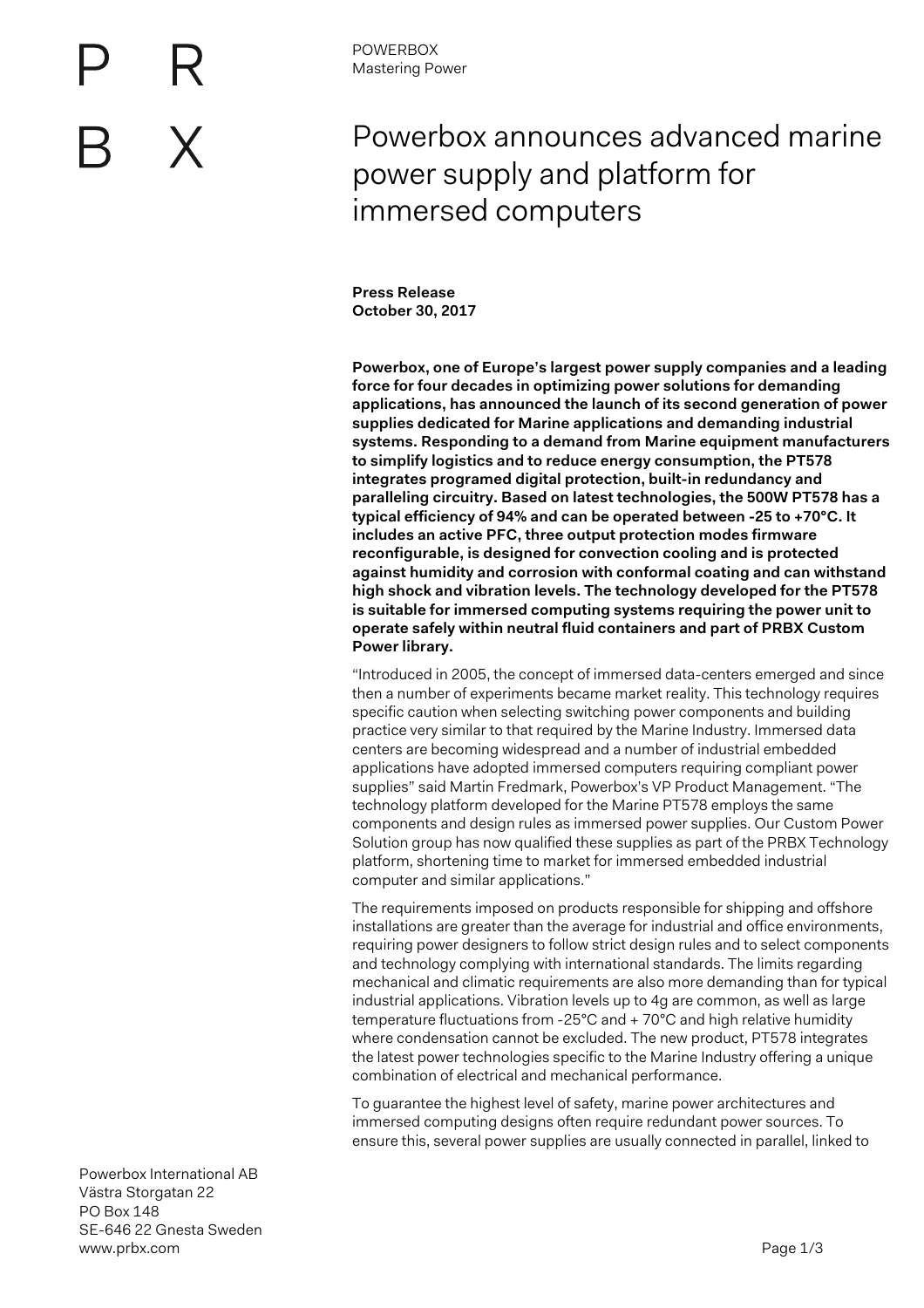

**POWERBOX** Mastering Power

each other through external ORing diodes modules. To simplify installation and utilization, the PT578 has built-in circuitry making it possible for the user to select if the power unit will be used in "Single Mode" or "Parallel mode with droop current sharing." This also reduces the number of products to keep in inventory as well the space used in the power rack.

Depending on the application, the output protection may need a different type of configuration (Switch off, Hiccup mode or Constant current), which is one of the features included in the PT578. Based on firmware defined profiles and the output protection the mode of operation can be selected via a DIP switch with factory default settings though, in case of specific demand, it is possible to reconfigure any of the profiles at one of our PRBX Configuration centers. The unit also includes a DC OK signal and a potential free relay contact for fault protection. A front LED indicates power unit status (OK or Fault).

When Constant Current mode selected, the PT578 behaves as a current generator and is suitable for high capacitive loads, driving DC motors, and as well an ideal solution to charge a second level battery backup for critical equipment such as navigation systems.

PT578 will operate with wide AC input voltages of 90 to 265 VAC and with a DC Bus voltage of 125 to 375 VDC. The input AC frequency is of 47-63Hz, and for naval airborne 440Hz with reduced PFC. Covering a large range of Marine applications, from sea to air, the PT578 is specified to operate up to 10.000 feet and up to 30.000 feet in non-operating.

Two versions with adjustable output voltages are available in standard, 24VDC (23 to 29VDC) and 48VDC (47 – 56VDC) with an output power of 500W with peak power up to 750W during 10 seconds.

Designed to meet international Marine requirements, the PT578 complies with vibration specified in the DNV-GL table 7 High vibration strain, class B,  $\pm 1.6$ mm displacement, 2-25Hz, 4g; 25-100Hz (1 octave/min). Protected by a conformal coating the PT578 works in a humid environment of up to 100%, condensing at all relevant temperatures and meets the IEC60947-2 2kV, 60s. The product has an isolation of 3000VAC Input to Output and 2000VAC Input to Chassis.

Using high density integration building practice, the PT578 is housed in a 132 x 67 x 128 mm (excluding the DIN-Rail mounting device) cassette-box, which is one of the most compact 500W power supply in its category, saving critical space in the power shelf to fit more functions per rail.

The PT578 also meets and complies with related chapters of the EN61000-3 and -4, EMC Emissions EN60945 conducted & radiated, Conducted LF IEC60533 3VRMS, 50Hz-12kHz, EMC Directive 2014/30/EU and DNV-GL Temperature class D, -25 – +55°C; Humidity class B, up to 100%, condensing; Vibration class B, ±1.6mm displacement, 2-25Hz, 4g; 25-100Hz; EMC Class B, CLASS GUIDELINE, DNVGL-CG-0339, Edition November 2015. Pending at date of publication.

Powerbox International AB Västra Storgatan 22 PO Box 148 SE-646 22 Gnesta Sweden www.prbx.com **Page 2/3**